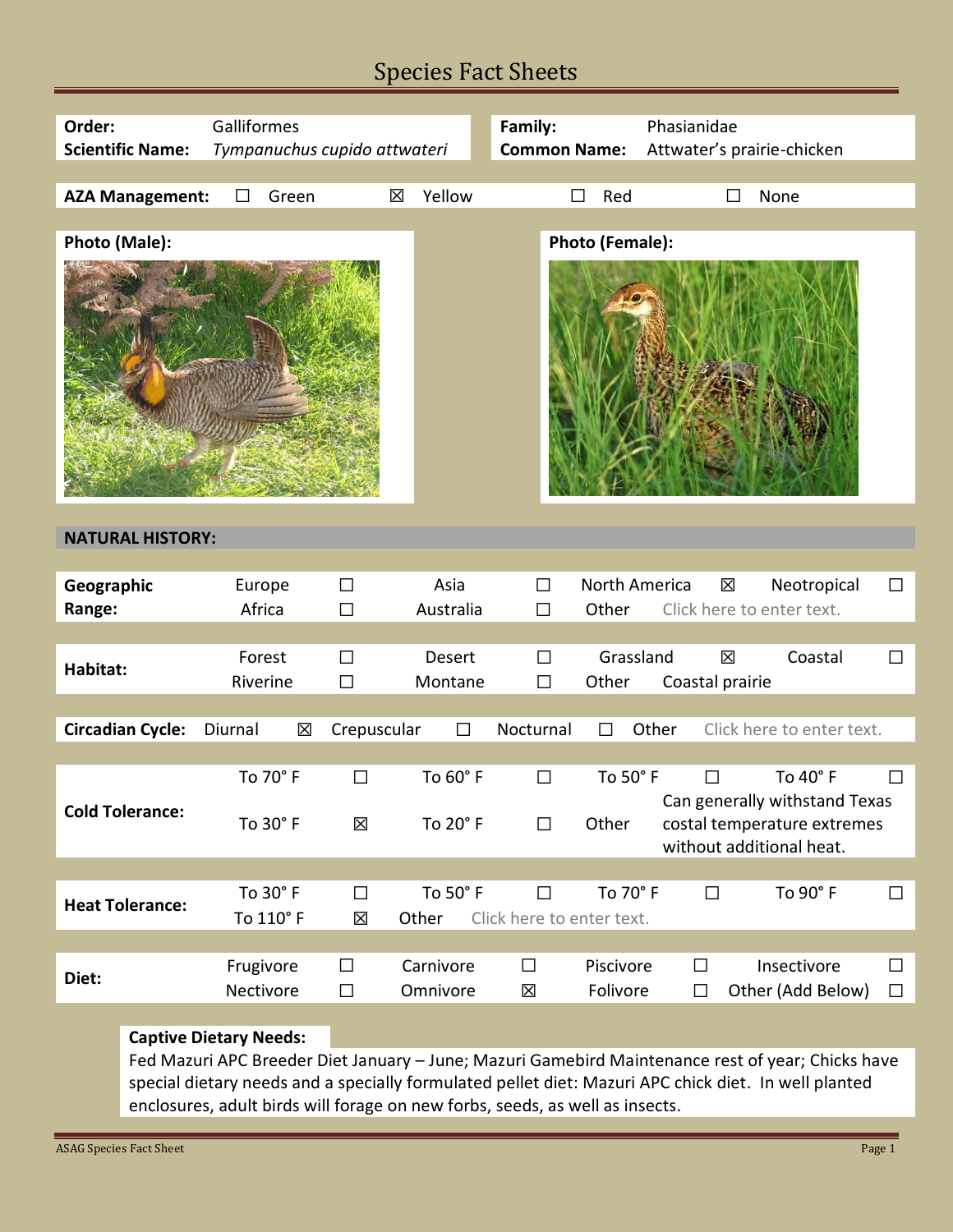# Species Fact Sheets

| Life Expectancy in the Wild:         |                                                                                                                                                                                                                             | Males:                                                                                                                                                                                                                                                                                                                                                                                                                                                                                                                                                                                                                                                                                                                                                                                                                                                                                                                                                                                                                                                                                                                        | 2 years   | Females:                 | 2 years   |  |  |
|--------------------------------------|-----------------------------------------------------------------------------------------------------------------------------------------------------------------------------------------------------------------------------|-------------------------------------------------------------------------------------------------------------------------------------------------------------------------------------------------------------------------------------------------------------------------------------------------------------------------------------------------------------------------------------------------------------------------------------------------------------------------------------------------------------------------------------------------------------------------------------------------------------------------------------------------------------------------------------------------------------------------------------------------------------------------------------------------------------------------------------------------------------------------------------------------------------------------------------------------------------------------------------------------------------------------------------------------------------------------------------------------------------------------------|-----------|--------------------------|-----------|--|--|
| <b>Life Expectancy in Captivity:</b> |                                                                                                                                                                                                                             | Males:                                                                                                                                                                                                                                                                                                                                                                                                                                                                                                                                                                                                                                                                                                                                                                                                                                                                                                                                                                                                                                                                                                                        | 5-7 years | Females:                 | 4-6 years |  |  |
|                                      |                                                                                                                                                                                                                             |                                                                                                                                                                                                                                                                                                                                                                                                                                                                                                                                                                                                                                                                                                                                                                                                                                                                                                                                                                                                                                                                                                                               |           |                          |           |  |  |
| <b>BREEDING INFORMATION:</b>         |                                                                                                                                                                                                                             |                                                                                                                                                                                                                                                                                                                                                                                                                                                                                                                                                                                                                                                                                                                                                                                                                                                                                                                                                                                                                                                                                                                               |           |                          |           |  |  |
|                                      |                                                                                                                                                                                                                             |                                                                                                                                                                                                                                                                                                                                                                                                                                                                                                                                                                                                                                                                                                                                                                                                                                                                                                                                                                                                                                                                                                                               |           |                          |           |  |  |
| <b>Age at Sexual Maturity:</b>       |                                                                                                                                                                                                                             | Males:                                                                                                                                                                                                                                                                                                                                                                                                                                                                                                                                                                                                                                                                                                                                                                                                                                                                                                                                                                                                                                                                                                                        | 9 months  | Females:                 | 9 months  |  |  |
| <b>Courtship Displays:</b>           |                                                                                                                                                                                                                             | This is a lek display species. Males perform a "booming display". APC<br>courtship behaviors are described by Lehmann (1941:10-14): "The<br>appearance of the male, while booming, is striking. As a preliminary to<br>uttering the call he stretches his neck forward parallel to the ground. The<br>erected pinnae, or neck tufts, point forward; the spread tail is held vertically<br>or even inclined slightly over the back. The wings are extended downward<br>and held firmly against the body and legs, the primaries almost touching the<br>ground. The whole body appears strained and rigid. A short run forward is<br>followed by vigorous stamping with the feet, which last only a few moments,<br>but which under favorable conditions is distinctly audible for 50 feet or<br>more. Inflation of the air sacs, which are actually but one sac with two<br>lateral portions is synchronized with the stamping. The first syllable of the<br>booming is given before stamping ends, the male quickly jerking his head<br>downward as he begins the call and keeping it there until the air sac is<br>deflated" |           |                          |           |  |  |
|                                      |                                                                                                                                                                                                                             |                                                                                                                                                                                                                                                                                                                                                                                                                                                                                                                                                                                                                                                                                                                                                                                                                                                                                                                                                                                                                                                                                                                               |           |                          |           |  |  |
| <b>Nest Site Description:</b>        |                                                                                                                                                                                                                             | Nests are typically constructed at the base of bunch grass, concealed by its<br>overhanging leaves. Over a few days the scrape is lined with a layer of dry<br>grasses. Several such scrapes may be started by a hen, and she may stop<br>and abandon any of them at various stages.                                                                                                                                                                                                                                                                                                                                                                                                                                                                                                                                                                                                                                                                                                                                                                                                                                          |           |                          |           |  |  |
|                                      |                                                                                                                                                                                                                             |                                                                                                                                                                                                                                                                                                                                                                                                                                                                                                                                                                                                                                                                                                                                                                                                                                                                                                                                                                                                                                                                                                                               |           |                          |           |  |  |
| <b>Clutch Size, Egg Description:</b> |                                                                                                                                                                                                                             | 7-16 eggs; can double clutch if first nest if lost. Eggs are a pale tan color and<br>often lightly speckled.                                                                                                                                                                                                                                                                                                                                                                                                                                                                                                                                                                                                                                                                                                                                                                                                                                                                                                                                                                                                                  |           |                          |           |  |  |
|                                      |                                                                                                                                                                                                                             |                                                                                                                                                                                                                                                                                                                                                                                                                                                                                                                                                                                                                                                                                                                                                                                                                                                                                                                                                                                                                                                                                                                               |           |                          |           |  |  |
| <b>Incubation Period:</b>            | 26 days                                                                                                                                                                                                                     |                                                                                                                                                                                                                                                                                                                                                                                                                                                                                                                                                                                                                                                                                                                                                                                                                                                                                                                                                                                                                                                                                                                               |           | <b>Fledgling Period:</b> | 6 weeks   |  |  |
| <b>Parental Care:</b>                | Hens provide brooding as well as predator warnings to chicks. Chicks are self-feeding<br>at hatch. Chicks will stay with hen for approximately 6 weeks. In captivity, chicks are<br>all hand-reared to increase production. |                                                                                                                                                                                                                                                                                                                                                                                                                                                                                                                                                                                                                                                                                                                                                                                                                                                                                                                                                                                                                                                                                                                               |           |                          |           |  |  |
|                                      |                                                                                                                                                                                                                             |                                                                                                                                                                                                                                                                                                                                                                                                                                                                                                                                                                                                                                                                                                                                                                                                                                                                                                                                                                                                                                                                                                                               |           |                          |           |  |  |
| <b>Chick Development:</b>            | Chicks hatch out at ~15-18 grams. Precocial at hatch. Chicks are 34 to full size<br>between 6-10 weeks of age.                                                                                                              |                                                                                                                                                                                                                                                                                                                                                                                                                                                                                                                                                                                                                                                                                                                                                                                                                                                                                                                                                                                                                                                                                                                               |           |                          |           |  |  |
|                                      |                                                                                                                                                                                                                             |                                                                                                                                                                                                                                                                                                                                                                                                                                                                                                                                                                                                                                                                                                                                                                                                                                                                                                                                                                                                                                                                                                                               |           |                          |           |  |  |

### **CAPTIVE HABITAT INFORMATION:**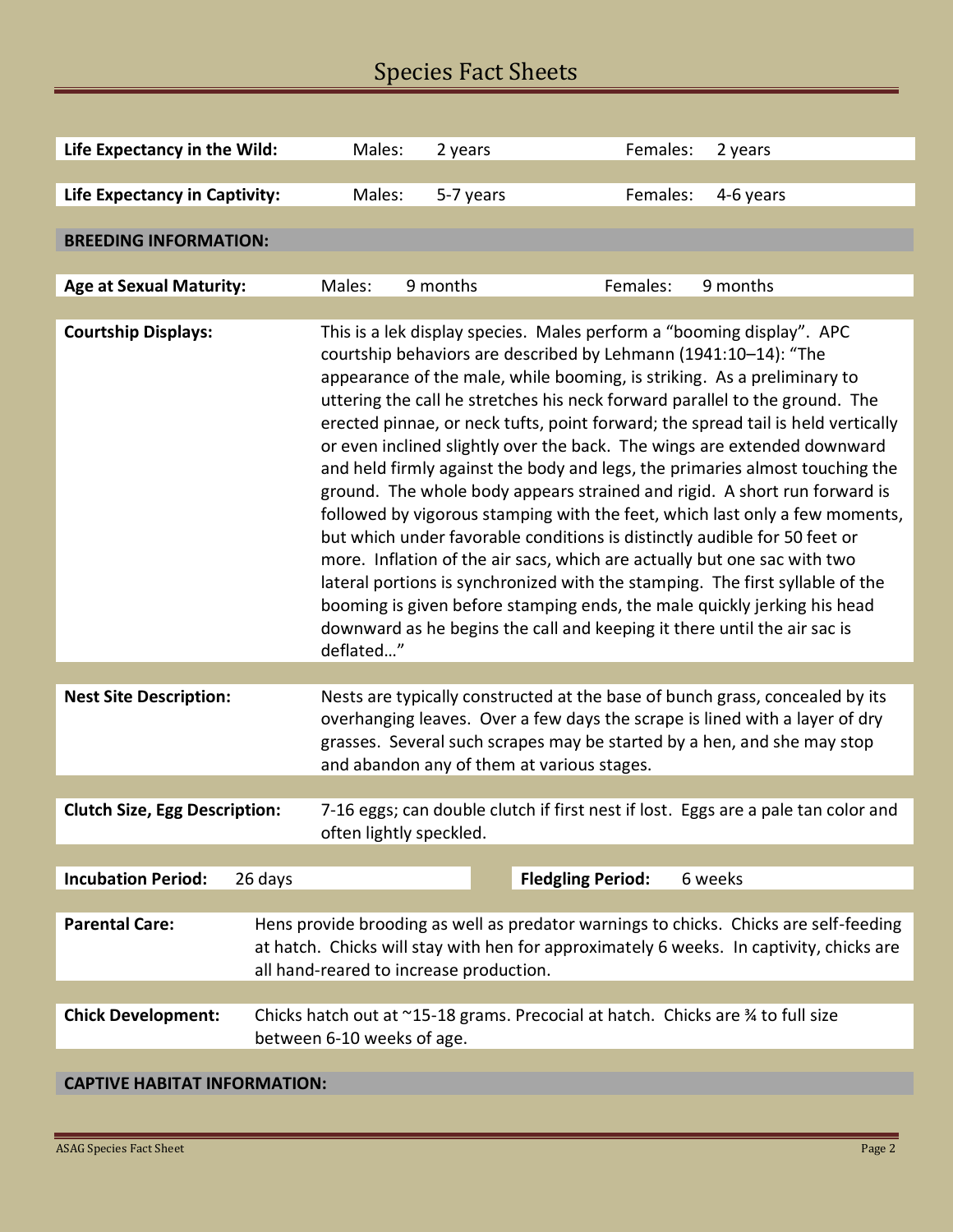# Species Fact Sheets

| <b>Social Structure in the Wild:</b>                                                                                                                                                                                                                                                                                                                                                                                                                                                                                                                                                                                                                                        | During Breeding Season (from February - June), birds are generally solitary.<br>Hens look for nesting areas. Males will gather at "booming grounds" for<br>breeding display, but feed and roost alone. During late summer, fall, and<br>winter, birds will form loose flocks. |                                                                                                                                              |  |  |  |  |
|-----------------------------------------------------------------------------------------------------------------------------------------------------------------------------------------------------------------------------------------------------------------------------------------------------------------------------------------------------------------------------------------------------------------------------------------------------------------------------------------------------------------------------------------------------------------------------------------------------------------------------------------------------------------------------|-------------------------------------------------------------------------------------------------------------------------------------------------------------------------------------------------------------------------------------------------------------------------------|----------------------------------------------------------------------------------------------------------------------------------------------|--|--|--|--|
|                                                                                                                                                                                                                                                                                                                                                                                                                                                                                                                                                                                                                                                                             |                                                                                                                                                                                                                                                                               |                                                                                                                                              |  |  |  |  |
| <b>Social Structure in Captivity:</b>                                                                                                                                                                                                                                                                                                                                                                                                                                                                                                                                                                                                                                       | Breeding season: birds are kept as pairs or 1.2 for genetic management.<br>Non-breeding season: birds are flocked together in groups based on<br>enclosure size                                                                                                               |                                                                                                                                              |  |  |  |  |
|                                                                                                                                                                                                                                                                                                                                                                                                                                                                                                                                                                                                                                                                             |                                                                                                                                                                                                                                                                               |                                                                                                                                              |  |  |  |  |
| 1<br><b>Minimum Group Size:</b>                                                                                                                                                                                                                                                                                                                                                                                                                                                                                                                                                                                                                                             |                                                                                                                                                                                                                                                                               | 10 (depends on size of<br>Maximum Group Size:<br>enclosure)                                                                                  |  |  |  |  |
|                                                                                                                                                                                                                                                                                                                                                                                                                                                                                                                                                                                                                                                                             |                                                                                                                                                                                                                                                                               |                                                                                                                                              |  |  |  |  |
| Compatible in<br>Yes<br><b>Mixed Species Exhibits:</b>                                                                                                                                                                                                                                                                                                                                                                                                                                                                                                                                                                                                                      | <b>Comments:</b>                                                                                                                                                                                                                                                              | Because of the concentration on recovery, there<br>are limited exhibits for these birds. They have<br>been displayed with native song birds. |  |  |  |  |
|                                                                                                                                                                                                                                                                                                                                                                                                                                                                                                                                                                                                                                                                             |                                                                                                                                                                                                                                                                               |                                                                                                                                              |  |  |  |  |
| <b>Optimal Habitat Size:</b><br>20' x 20' pen for paired breeding<br>birds; 10' x 10' for single bird;<br>unpaired (non-breeding) birds 100 sq<br>ft per bird; 6-8' height recommended                                                                                                                                                                                                                                                                                                                                                                                                                                                                                      |                                                                                                                                                                                                                                                                               |                                                                                                                                              |  |  |  |  |
| <b>Management Challenges:</b><br>The APC has many management challenges.<br>1. Special attention must be paid to hens in the breeding season. Birds are set-<br>up as pairs (instead of a lek-system). If hens do not "like" the male they are<br>paired with they will provide subtle clues (prior to laying a clutch of infertile<br>eggs). This must be noted so that she can be introduced to a genetically<br>compatible male that she is interested in breeding.<br>2. There is high chick mortality in the first 10 days of life. USFW Recovery Team<br>partners are working with nutritionist, biologists, vets, etc. on identifying factors<br>for high mortality. |                                                                                                                                                                                                                                                                               |                                                                                                                                              |  |  |  |  |
|                                                                                                                                                                                                                                                                                                                                                                                                                                                                                                                                                                                                                                                                             |                                                                                                                                                                                                                                                                               |                                                                                                                                              |  |  |  |  |

### **ADDITIONAL COMMENTS:**

This is a species that is held for captive propagation and release as part of the USFWS Recovery program. Regional facilities are needed to increase production for release for the Recovery Program.